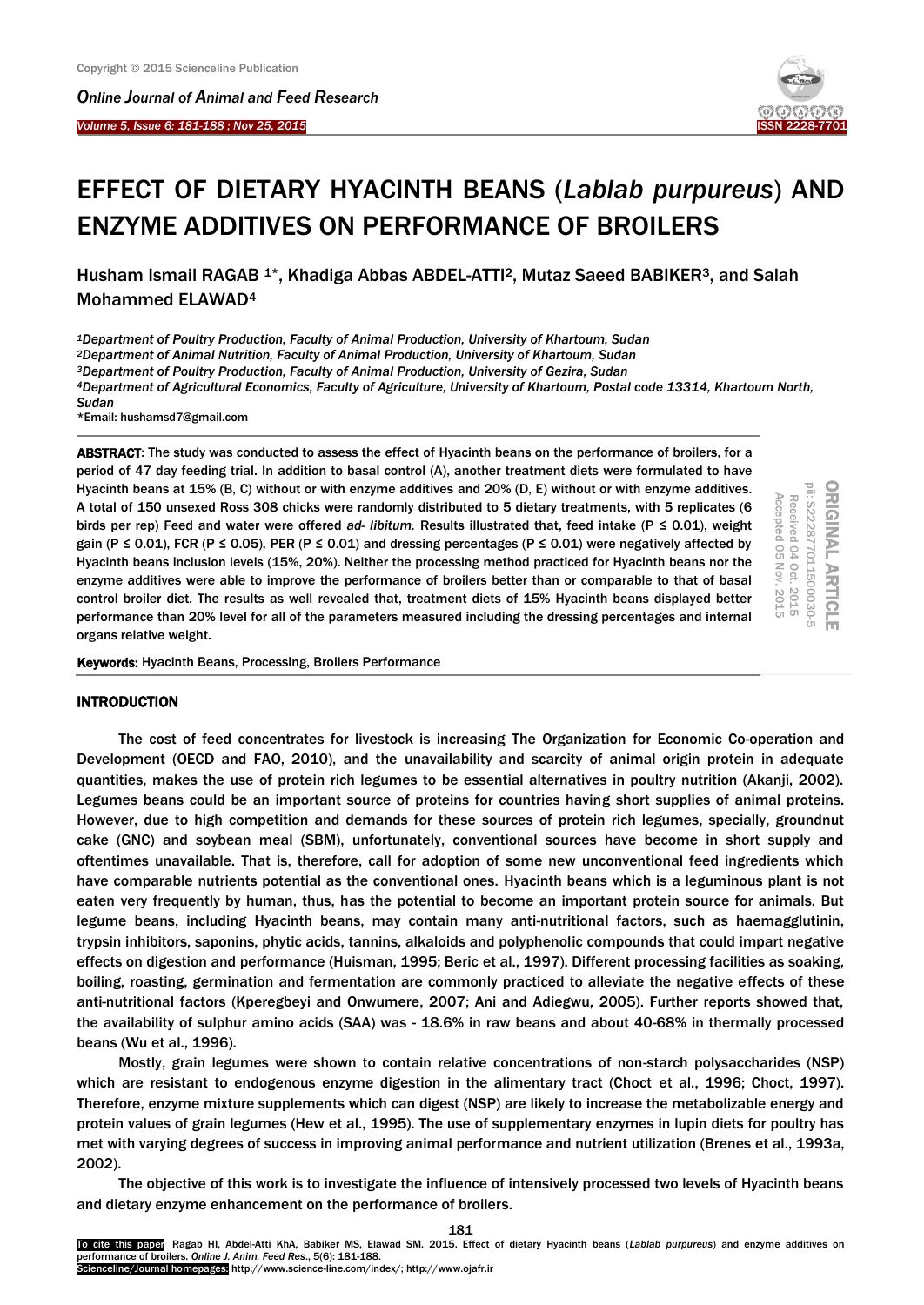#### MATERIALS AND METHODS

#### Site and Housing

The experiment was carried out in the Faculty of Veterinary Medicine University of Khartoum. In an open sided housing system, a twenty-five pens of about 100 cm width and length and 90 cm height, were constructed for the experiment of iron posts and wire netting. Five inch thick layer of dry wood shavings was laid as bedding material.

#### Experimental birds and Duration

One hundred and fifty unsexed day old chicks (Ross 308) were randomly selected out of 500. Chicks were purchased from Coral Company after having been vaccinated against Marek's disease. Twenty five groups of six chicks each, of approximately comparable weights were randomly distributed to five dietary treatments, hence, each treatment included five replicate, (30 birds per treatment). During the first four days adaptation, chicks were fed *ad libitum* on basal diet. Then the five experimental diets were randomly assigned to the experimental units, where chicks were fed on treatment diets for six weeks (5<sup>th</sup> - 47<sup>th</sup> day-old). Chicks were vaccinated against Gumboro at 14, 20, and 26 days old and against Newcastle disease at  $7<sup>th</sup>$  and  $20<sup>th</sup>$  day old.

#### Hyacinth beans processing

Hyacinth beans were firstly cleaned, mixed, submerged in water in 200 liter capacity plastic container for 48 hour with seeds to water ratio of  $1/10$  (w/v), and then boiled for 30 min. Water change was every 24 h and before boiling process. Thereafter, grains were sun dried for 72 h and milled to particle size of I mm. Hyacinth beans were then analyzed for proximate composition according to the standardized method VDLUFA 4th Ed. (Naumann et al., 2004). It was reported by Osman (2007), that soaking and cooking of presoaked Hyacinth beans has a good potential for improving the nutritional value by the reduction it caused in anti-nutritional factors.

#### Experimental diets

Five isocaloric and isonitrogenous experimental diets were made ready to meet the requirements of broilers as stated by (NRC, 1994). In addition to basal control diet (A) without Hyacinth beans, four experimental diets were composed to contain (150g/kg) and (200g/kg) of the processed Hyacinth beans, either with or without enzymes additives as follow:

1. Diet (A) Control, neither containing Hyacinth beans nor enzyme.

- 2. Diet (B) contains 150 g/kg of Hyacinth beans without enzyme.
- 3. Diet (C) contains 150 g/kg of Hyacinth beans with enzyme.
- 4. Diet (D) contains 200 g/kg of Hyacinth beans without enzyme.
- 5. Diet (E): contains 200 g/kg of Hyacinth beans with enzyme.

Dietary ingredients including Hyacinth beans of the Rongai type (brown in color) were purchased from the local market and veterinary centers. The enzyme (BERGAZYM<sup>o</sup> P) which was used as additive, is a multi-enzyme with a high content of pentosanase, contains Endo-1, 4-ß-Xylanase, with 6.000 in EPU/ $g$ (= Endo Pentosanase Units), also it has side activities as Cellulase, Alpha-Amylase, Protease and Hemicellulase.

Proximate composition of raw and presoaked boiled Hyacinth beans is illustrated in Table 1, percent composition of dietary ingredients, calculated and determined analysis of the experimental diets according to AOAC (1990) are presented in Table 2. On weekly basis, average feed intake and live body weight for all treatment groups were measured using a digital electronic balance. Then data records were taken for feed intake, weight gain, feed conversion ratio (F.C.R), protein efficiency ratio (P.E.R) and mortality rate. The technical efficiency of Hyacinth beans treatment diets (15 & 20) [(B&C)&(D&E)] % without or with enzyme additives was calculated as percentages of feed consumption and carcasses weight of the control dietary group (A). Samples of birds per treatments (15 birds/ treatment) by ending the experiment were individually weighed and killed by cervical dislocation, and weights of carcasses and some of the internal organs were recorded for computing dressing and relative weights of internal organs.

|                                                                                                                                                                                                                                                                   | Raw                   | <b>Soaked and Boiled</b> |  |  |  |
|-------------------------------------------------------------------------------------------------------------------------------------------------------------------------------------------------------------------------------------------------------------------|-----------------------|--------------------------|--|--|--|
| <b>Composition</b>                                                                                                                                                                                                                                                | <b>Hyacinth beans</b> | <b>Hyacinth beans</b>    |  |  |  |
| Dry matter $4,2$                                                                                                                                                                                                                                                  | 93.30                 | 88.90                    |  |  |  |
| Crude protein $(CP)^1$                                                                                                                                                                                                                                            | 23.40                 | 25.70                    |  |  |  |
| Ash <sup>1</sup>                                                                                                                                                                                                                                                  | 3.73                  | 2.20                     |  |  |  |
| Ether extract $(EE)^3$                                                                                                                                                                                                                                            | 0.92                  | 2.12                     |  |  |  |
| Crude fiber $(CF)^3$                                                                                                                                                                                                                                              | 10.20                 | 11.50                    |  |  |  |
| NFE <sup>4</sup>                                                                                                                                                                                                                                                  | 61.80                 | 58.50                    |  |  |  |
| <sup>1</sup> Values are averages of three determinations, <sup>2</sup> DM on fresh basis, <sup>3</sup> Values are averages of two determinations, <sup>4</sup> Values are calculated by difference as<br>following: NFE = $100 - (Mojsture + Ash + CP + EE + CF)$ |                       |                          |  |  |  |

182

To cite this paper Ragab HI, Abdel-Atti KhA, Babiker MS, Elawad SM. 2015. Effect of dietary Hyacinth beans (Lablab purpureus) and enzyme additives on performance of broilers. *Online J. Anim. Feed Res*., 5(6): 181-188.

Scienceline/Journal homepages: http://www.science-line.com/index/; http://www.ojafr.ir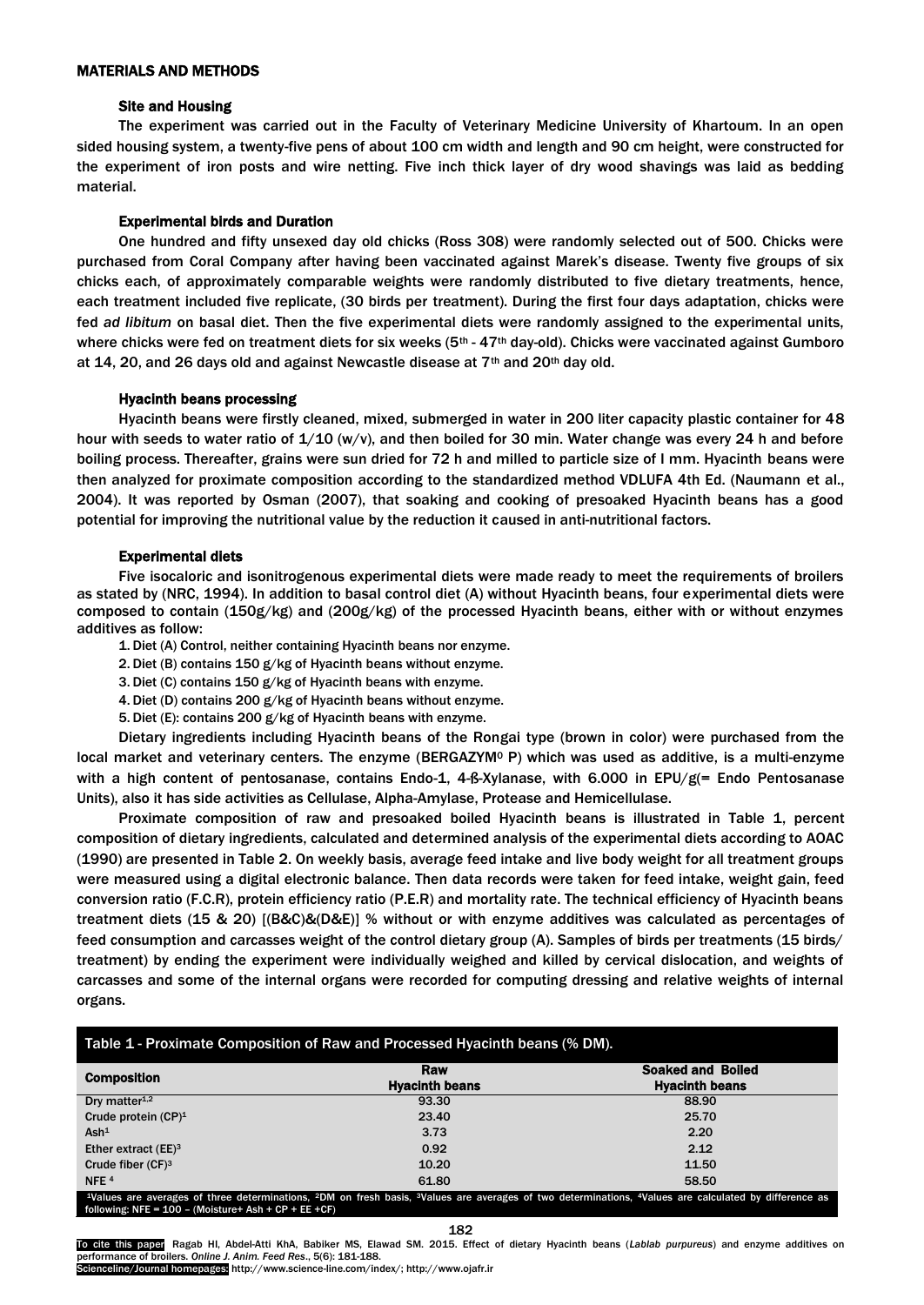| Table 2 - Composition of experimental diets containing processed Hyacinth beans |                          |                                                                               |                           |                         |         |  |  |
|---------------------------------------------------------------------------------|--------------------------|-------------------------------------------------------------------------------|---------------------------|-------------------------|---------|--|--|
|                                                                                 | <b>Hyacinth beans, %</b> |                                                                               |                           |                         |         |  |  |
| <b>Treatments</b>                                                               | 0(A)                     | 15(B)                                                                         | 15(0)                     | 20(D)                   | 20(E)   |  |  |
| Ingredient                                                                      | Enzyme (mg/kg)           |                                                                               |                           |                         |         |  |  |
|                                                                                 | 0                        | $\mathbf 0$                                                                   | $\overline{25}$           | $\overline{\mathbf{0}}$ | 25      |  |  |
| Sorghum                                                                         | 54.25                    | 52.80                                                                         | 52.80                     | 45.20                   | 45.20   |  |  |
| <b>Groundnut cake</b>                                                           | 23.00                    | 17.21                                                                         | 17.21                     | 17.64                   | 17.64   |  |  |
| Sesame cake                                                                     | 5.58                     | 8.00                                                                          | 8.00                      | 7.59                    | 7.59    |  |  |
| <b>Hyacinth beans</b>                                                           | $\mathbf 0$              | 15                                                                            | 15                        | 20                      | 20      |  |  |
| <b>Wheat Bran</b>                                                               | 7.70                     | 0.00                                                                          | 0.00                      | 0.00                    | 0.00    |  |  |
| Super concentrate 1                                                             | 5                        | 5                                                                             | 5                         | 5                       | 5       |  |  |
| Di-calcium                                                                      | 0.70                     | 0.75                                                                          | 0.75                      | 1.48                    | 1.48    |  |  |
| Oyster shell                                                                    | 0.26                     | 0.00                                                                          | 0.00                      | 0.22                    | 0.22    |  |  |
| Salt                                                                            | 0.20                     | 0.20                                                                          | 0.20                      | 0.20                    | 0.20    |  |  |
| Lysine                                                                          | 0.12                     | 0.03                                                                          | 0.03                      | 0.29                    | 0.29    |  |  |
| <b>Methionine</b>                                                               | 0.09                     | 0.01                                                                          | 0.01                      | 0.18                    | 0.18    |  |  |
| Vegetable Oil                                                                   | 2.90                     | 0.80                                                                          | 0.80                      | 2.00                    | 2.00    |  |  |
| Vit. $+$ Min <sup>2</sup>                                                       | 0.20                     | 0.20                                                                          | 0.20                      | 0.20                    | 0.20    |  |  |
| <b>Calculated analysis</b>                                                      |                          |                                                                               |                           |                         |         |  |  |
| ME (Kcal/Kg)                                                                    | 3155.23                  | 3153.94                                                                       | 3153.94                   | 3155.50                 | 3155.50 |  |  |
| CP%                                                                             | 22.82                    | 22.81                                                                         | 22.81                     | 22.82                   | 22.82   |  |  |
| Crude fibre%                                                                    | 5.14                     | 5.27                                                                          | 5.27                      | 5.60                    | 5.60    |  |  |
| Ca%                                                                             | 1.05                     | 0.96                                                                          | 0.96                      | 1.19                    | 1.19    |  |  |
| Av. Phosphorus%                                                                 | 0.45                     | 0.44                                                                          | 0.44                      | 0.57                    | 0.57    |  |  |
| Lysine%                                                                         | 1.23                     | 1.04                                                                          | 1.04                      | 1.28                    | 1.28    |  |  |
| Methionine%                                                                     | 0.51                     | 0.41                                                                          | 0.41                      | 0.57                    | 0.57    |  |  |
| Meth. + Cystine                                                                 | 0.77                     | 0.63                                                                          | 0.63                      | 0.78                    | 0.78    |  |  |
| <b>Determined analysis</b>                                                      |                          |                                                                               |                           |                         |         |  |  |
| CP%                                                                             | 23.20                    | 23.10                                                                         | 22.60                     | 22.85                   | 23.50   |  |  |
| Crude fibre%                                                                    | 5.10                     | 5.20                                                                          | 5.20                      | 5.25                    | 5.25    |  |  |
| EE%                                                                             | 4.50                     | 4.00                                                                          | 4.50                      | 3.00                    | 4.50    |  |  |
| Ash%                                                                            | 6.25                     | 7.50                                                                          | 7.35                      | 7.00                    | 6.25    |  |  |
| NFE%<br>معشيره المقيم طغلمها ومناوره                                            | 56.45                    | 56.20<br>$2400 \text{ kg}$ ME $2\%$ CE $40\%$ C <sub>2</sub> $4\%$ D $42\%$ b | 57.20<br>000 <sub>h</sub> | 58.40                   | 57.00   |  |  |

<sup>1</sup>Supplied the following per kg = 40% CP, 2100 kcal ME, 2% C.F, 10% Ca,4% P, 12% lysine and 3 % methionine. <sup>2</sup>Supplied the following per kg of the diet: Vitamin A15000 IU, Vitamin D3 3000 IU, Vitamin B1 2 mg, Vitamin B2 5.5 mg, Vitamin B12 0.01 mg, D- Calcium pantothenate 10 mg, Vitamin E 5 mg, Vitamin K 3 mg, Niacine 25 mg, Ethoxyquin 10 mg, Manganese oxide 32.26 mg, Cobalt sulphate 0.57 mg, Zinc oxide 2.5 mg and Ferro carbonate 40.64 mg.

#### Experimental Design and Statistical Analysis

The experiment was conducted following completely randomized design. Data were subjected to analysis of variance according to (Steel and Torrie, 1980). Treatment means were separated using Duncan multiple range test (1989).

# RESULTS AND DISCUSSION

The Chemical analysis of raw and processed Hyacinth beans revealed a slight increase in crude protein, fiber and fat content due processing, similar to previous finding by Ragab *et al*. (2010, 2012). The two stage processing method used was based on positive findings previously mentioned by Osman (2007) ,who referred to reduction in Trypsin inhibitor activity of Hyacinth beans by 6.3% due soaking and by 66.7% due cooking. And a decline in phytic acid by soaking for 22.19%, and by cooking for 44.85%.

As illustrated in Tables 3 and 4, birds on control groups consumed the highest ( $P \le 0.01$ ) feed, whereas those on both of 20% Hyacinth beans diets D&E consumed (P  $\leq$  0.01) the lowest feed. The group on enzymic 15% Hyacinth beans (C) consumed more feed (P  $\leq$  0.01) than those on non-enzymic 15% Hyacinth beans diet (B). As outlined in Table 5, the overall feed consumption of diets B, C, D and E was lowered by about 19.17%, 13.24%, 33.87% and 36.79% as compared to consumption of control group.

This clear reduction in feed consumption due increasingly Hyacinth beans is in harmony with the finding of Abeke (2008) in Pullets and layers when were fed on Hyacinth beans. Dousa et al. (2011) reported similar feed reduction due feeding on increased levels of legume concentrates. Similar feed reduction due feeding on legumes

To cite this paper: Ragab HI, Abdel-Atti KhA, Babiker MS, Elawad SM. 2015. Effect of dietary Hyacinth beans (*Lablab purpureus*) and enzyme additives on performance of broilers. *Online J. Anim. Feed Res*., 5(6): 181-188. Scienceline/Journal homepages: http://www.science-line.com/index/; http://www.ojafr.ir

183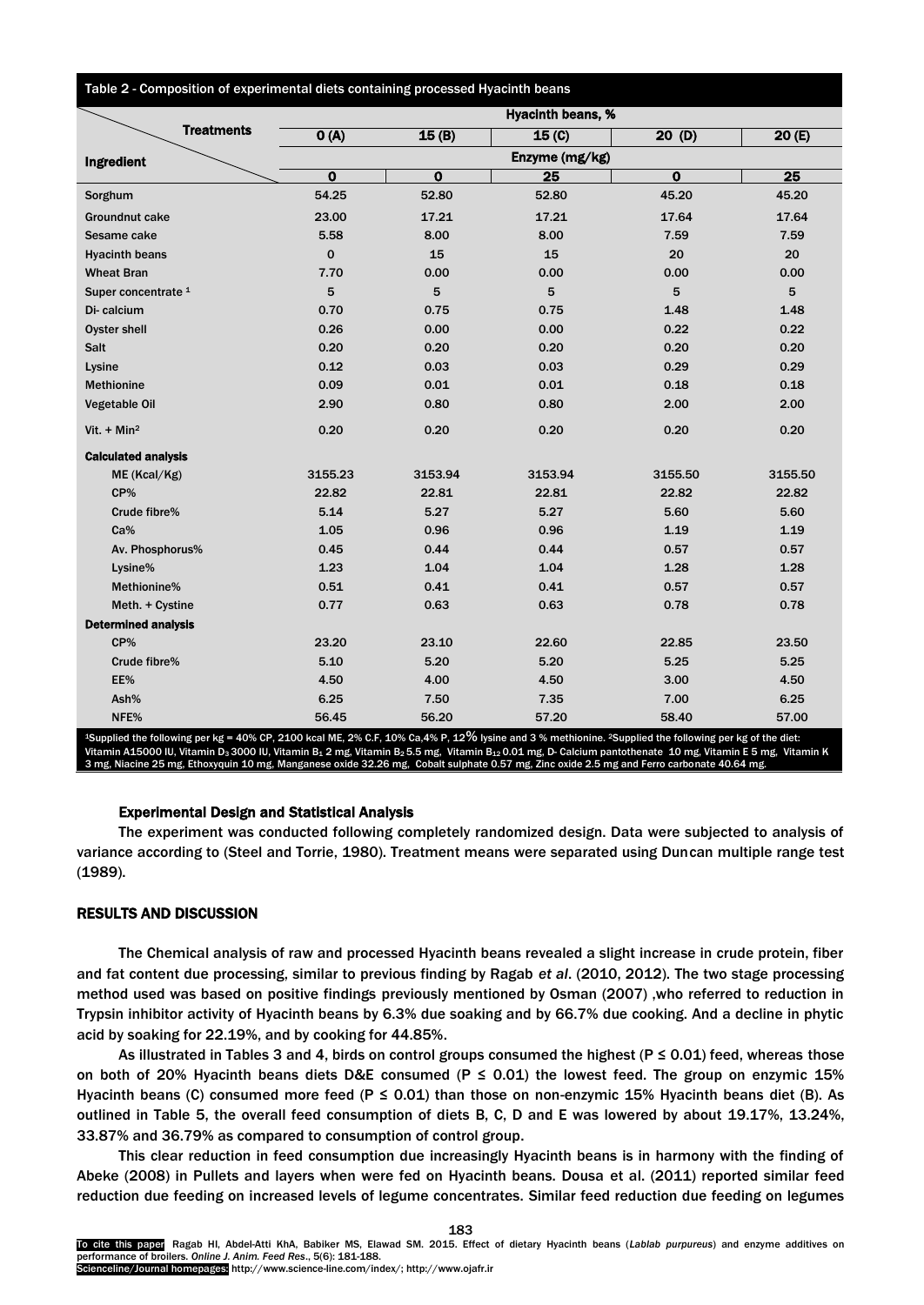beans was previously reported; an example is the high dietary levels of cooked *Mucuna utilis* seed meal as replacement for soya bean meals (Akinmutimi and Okwu, 2006). This reduction was elucidated by the authors to unpalatable residual effect of anti-nutritional factors, which were increasingly accumulated as the dietary level of test feedstuff increased. Furthermore, a reduction in feed consumption was earlier noticed when graded levels (0, 5, 10, 15 and 20) of dietary decorticated *Cajanus. cajan* seeds were fed to broilers (Saeed and khadiga, 2007). Sundu et al. (2008), showed that, a substitution of 10-50% of copra meal (CM) depressed feed intake by about 13% in 30% (CM) diet and by 26% in 50% (CM). Emenalon (2004) remarked a reduction in feed consumption, when graded levels of *Mucuna pruriens* and copra seed meals were fed to broilers as starter. He attributed feed reduction to poisonous residual effect of *Mucuna pruriens*, the bulkiness, and non-starch polysaccharides (NSP) of copra meal. These components are considered to have negative effects on feed intake and digestibility (Naveed *et al.*, 1999).

# Table 3 - Overall performance of broilers as affected by the dietary levels of processed Hyacinth beans. Hyacinth beans % Parameters 0 | 15 | 15 | 20 | 20 | SEM Enzyme (mg/kg)  $0(A)$   $0(B)$   $25(C)$   $0(D)$   $25(E)$ Feed intake (g/bird) 3681.39<sup>a</sup> 2975.29<sup>c</sup> 3194.13<sup>b</sup> 2434.55<sup>d</sup> 2327.13<sup>d</sup> 60.35 Live body weight (g/bird) 2108.41<sup>a</sup> 1567.23<sup>b</sup> 1611.87<sup>b</sup> 1162.72<sup>c</sup> 1037.20<sup>d</sup> 42.54 Body weight gain (g/bird) 2032.42 a 1491.76 b 1534.88 b 1087.19 c 960.80 d 42.32 FCR (g feed/g weight gain)  $1.81 \cdot 2.00 \cdot 2.08 \cdot 2.25 \cdot 2.25 \cdot 2.46 \cdot 2.46 \cdot 2.46 \cdot 2.46 \cdot 2.46 \cdot 2.46 \cdot 2.46 \cdot 2.46 \cdot 2.46 \cdot 2.46 \cdot 2.46 \cdot 2.46 \cdot 2.46 \cdot 2.46 \cdot 2.46 \cdot 2.46 \cdot 2.46 \cdot 2.46 \cdot 2.46 \cdot 2.46 \cdot 2.46 \cdot 2.46 \cdot 2.46$ PER (g B.Wt gain/g protein consumed)  $2.38^{\circ}$   $2.17^{\circ}$   $2.13^{\circ}$   $1.96^{\circ}$   $1.76^{\circ}$  0.06 Mortality (%) 6.80 0.00 3.40 0.00 3.40 2.84 Means in the same raw with different superscripts were significantly different; Values are means of 5 replicates, 6 birds each, (n = 30); SEM =standard error of eatment means

# Table 4 - Performance parameters of broilers as affected by dietary levels of processed Hyacinth beans

| Item                                                                                                                                                                                        | Live body<br>weight<br>(g) | <b>Feed intake</b><br>(g) | <b>Body weight gain</b><br>(g) | <b>FCR</b><br>(g feed/g weight<br>gain) | <b>PER</b><br>$(g$ weight gain/g<br>protein consumed) |  |  |
|---------------------------------------------------------------------------------------------------------------------------------------------------------------------------------------------|----------------------------|---------------------------|--------------------------------|-----------------------------------------|-------------------------------------------------------|--|--|
| <b>Hyacinth beans</b>                                                                                                                                                                       |                            |                           |                                |                                         |                                                       |  |  |
| 15%                                                                                                                                                                                         | 1589.55 <sup>a</sup>       | $3084.71$ <sup>a</sup>    | $1513.32$ <sup>a</sup>         | 2.04 <sup>b</sup>                       | 2.15 <sup>a</sup>                                     |  |  |
| 20%                                                                                                                                                                                         | 1099.96 b                  | 2380.84 b                 | 1023.99 b                      | 2.36a                                   | 1.86 <sup>b</sup>                                     |  |  |
| <b>Enzyme</b>                                                                                                                                                                               |                            |                           |                                |                                         |                                                       |  |  |
| No enzyme                                                                                                                                                                                   | 1364.97                    | 2704.92                   | 1364.97                        | 2.12                                    | 2.06                                                  |  |  |
| Enzyme                                                                                                                                                                                      | 1324.53                    | 2760.63                   | 1247.84                        | 2.27                                    | 1.94                                                  |  |  |
| Pooled ± SEM                                                                                                                                                                                | 23.33                      | 23.33                     | 23.16                          | 0.05                                    | 0.03                                                  |  |  |
| <b>Probability</b><br>Source of variation                                                                                                                                                   |                            |                           |                                |                                         |                                                       |  |  |
| Hyacinth beans %                                                                                                                                                                            | 0.0001                     | 0.0001                    | 0.0001                         | 0.0001                                  | 0.0001                                                |  |  |
| Enzyme                                                                                                                                                                                      | 0.399                      | 0.406                     | 0.382                          | 0.176                                   | 0.102                                                 |  |  |
| H.beans% $\times$ enzyme                                                                                                                                                                    | 0.087                      | 0.024                     | 0.086                          | 0.553                                   | 0.286                                                 |  |  |
| a.b Means in the same column with different superscripts were significantly different; Values are means of 5 replicates, 6 birds each, (n = 30); SEM =standard error<br>of treatment means. |                            |                           |                                |                                         |                                                       |  |  |

The significant increase in overall feed intake of enzymic (15%) Hyacinth bean was noticeable; it was contrary to that of enzymic 20% Hyacinth beans*.* Enzymes were known to improve the feeding value of feedstuffs, and their action might be affected by many factors, including environment, the amount of enzyme in the reaction and the interactions between enzymes and other substances (Choct, 1996; Kumar et al., 1997).

Control group A achieved the distinguished weight gain (P  $\leq$  0.01), whereas, the lowest (P  $\leq$  0.01) one was for both of 20% Hyacinth beans groups D&E. Birds on 15% Hyacinth beans diets B&C showed non-significant (P ≥0.05) difference to each other for overall weight gain and final body weight.

The inferiority viewed for weight gain as the dietary level of Hyacinth beans raised, could be attributed to several reasons as; the reduction in feed intake due to residual toxic components affecting palatability (Aletor, 1997). Tannins are known to bind dietary proteins and digestive enzymes into complexes, which are then not

184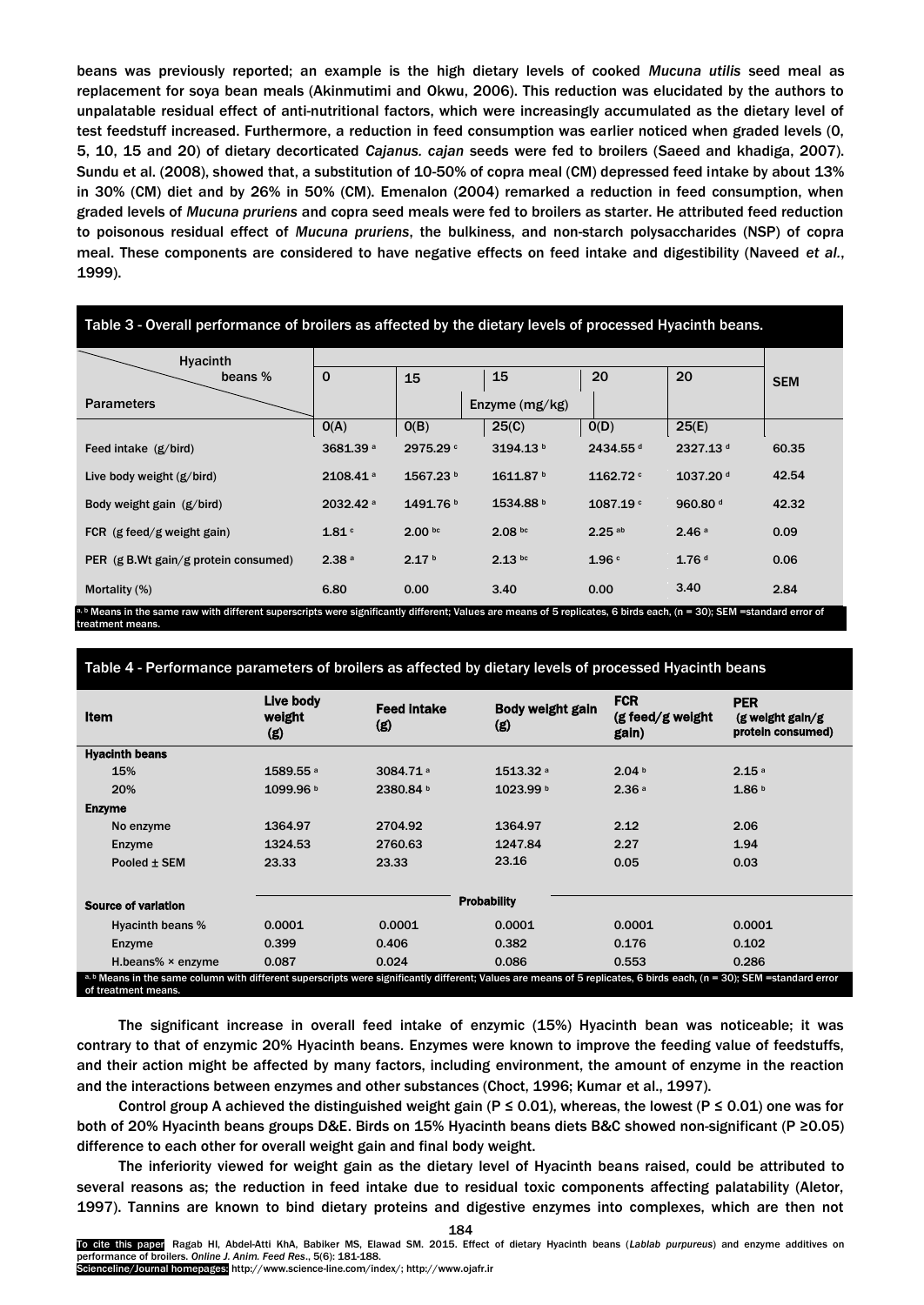readily digestible (Melansho et al., 1987). Phytin as well is thought to chelate certain macro and micro minerals; it can form complexes with divalent cations, thereby reducing bioavailability of Ca, Cu, Fe, Mg and Zn (Smith and Annison, 1996). This in turn might distress different metabolism processes due to minerals lack, resulting in a consequential growth depression (Aletor and Fasuyi, 1997).

Cyanide detoxification route, particularly in monogastrics is through Cyanide Thiocyanate sulphur-transferase (Rhodenase pathway) which requires organic sulphur donors in the form of Methionine and Cysteine. This precipitate methionine deficiency in an otherwise balanced diet (Aletor and Fasuyi, 1997); it might be this deficiency which resulted in poor growth rate. One or combined reasons from the above-mentioned ones might have negatively led to the depressing performance of broilers fed on the processed Hyacinth beans diets.

Birds on control diet A demonstrated the best FCR, whereas, birds on 20% Hyacinth beans diet (D&E) exhibited the poorest FCR. The inability of Hyacinth beans treatments to express similar FCR as shown for control group could be attributed to low feed consumption or low digestibility of these diets. It was stated by McDonald et al. (1994), that better utilization of feeds (FCR) depends on its digestibility, which rely mainly on its chemical composition.

Enzyme additives at 20 % Hyacinth beans failed to modify FCR. The effect might be explained on basis of low feed utilization at 20 % level, due to decreased digestibility caused mainly by increased cumulative residual effect of anti-nutritional factors (ANFs), as reported earlier with soybeans by Scott et al*.* (1976). Concerning overall protein efficiency ratio PER, birds on control diet A, achieved the best PER (P  $\leq$  0.01) compared with Hyacinth beans treatment groups B, C, D and E. The lowest PER was recorded for the group on enzymic 20% Hyacinth beans diet E. Low values of PER with increased Hyacinth beans levels could be interpreted, as reported earlier by (Emenalon et al., 2007; Ani and Omeje, 2007). Those authors showed that, toxic components, mainly anti-trypsin and chymotrypsins inhibit protein and energy utilization of birds. They are protease inhibitors, in the efficient utilization of legumes proteins.

There was no significant (P  $\geq$  0.05) difference in mortality rate between treatment groups. Similarly as the results with Hyacinth beans obtained by Abeke et al. (2008), which refer to lack of serious health hazards due feeding on treatments, an indication of somewhat appropriate processing of 30 minutes boiling at 100°C to the 48 hour soaked Hyacinth beans.

| Table 5 - Technical efficiency of feeding broilers on dietary levels of processed Hyacinth beans                                                                      |                                          |                                                     |                      |                                                     |  |  |  |
|-----------------------------------------------------------------------------------------------------------------------------------------------------------------------|------------------------------------------|-----------------------------------------------------|----------------------|-----------------------------------------------------|--|--|--|
| <b>Treatment</b>                                                                                                                                                      | <b>Overall feed</b><br>consumption $(g)$ | <b>Feed consumption</b><br>technical efficiency (%) | Carcasses weight (g) | <b>Carcasses weight</b><br>technical efficiency (%) |  |  |  |
| A(standard)                                                                                                                                                           | 3681.39 <sup>a</sup>                     | 100 %                                               | 1614.86 a            | 100%                                                |  |  |  |
| B                                                                                                                                                                     | 2975.29 c                                | 80.83%                                              | 1235.39 b            | 76.50                                               |  |  |  |
| C                                                                                                                                                                     | 3194.13b                                 | 86.76%                                              | 1240.42 b            | 76.81                                               |  |  |  |
| D                                                                                                                                                                     | 2434.55 d                                | 66.13%                                              | 958.70 $c$           | 59.37                                               |  |  |  |
| Е                                                                                                                                                                     | 2327.13 d                                | 63.21%                                              | 857.19c              | 53.08                                               |  |  |  |
| <b>SEM</b>                                                                                                                                                            | ±60.35                                   |                                                     | ±40.69               |                                                     |  |  |  |
| a, b Means in the same column with different superscripts were significantly different; Values are means of 5 replicates, 6 bids each, (n = 30); SEM = standard error |                                          |                                                     |                      |                                                     |  |  |  |

of treatment means.

Table 6 - Effect of dietary levels of processed Hyacinth beans on dressing percentages and internal organs relative weights of broilers.

| <b>Hyacinth</b>           | $\mathbf 0$        | 15                 | 15                 | 20                 | 20                |      |
|---------------------------|--------------------|--------------------|--------------------|--------------------|-------------------|------|
| beans %                   |                    |                    | Enzyme (mg/kg)     |                    |                   |      |
|                           | $\mathbf{o}$       | $\mathbf 0$        | 25                 | $\mathbf 0$        | 25                |      |
| <b>Parameters</b>         | (A)                | (B)                | (C)                | (D)                | (E)               |      |
| Dressing %                | 75.88 <sup>a</sup> | 69.47 <sup>b</sup> | 70.52 b            | 66.56 c            | 65.78 °           | 0.90 |
| Viscera %                 | 10.19 °            | 13.50 <sup>b</sup> | 13.09 <sup>b</sup> | 16.32 <sup>a</sup> | 16.56a            | 0.53 |
| Heart %                   | 0.41c              | 0.46 <sub>bc</sub> | 0.42c              | 0.49a              | 0.52a             | 0.02 |
| Liver %                   | 1.97 <sup>b</sup>  | $2.28$ ab          | $2.15$ ab          | 2.48a              | $2.44$ ab         | 0.15 |
| Gizzard+ Proventriculus % | 3.67 <sup>b</sup>  | 3.96 <sup>b</sup>  | 3.92 <sup>b</sup>  | 4.78 <sup>a</sup>  | 5.02a             | 0.22 |
| Pancreas %                | 0.19 <sup>c</sup>  | 0.29 <sup>b</sup>  | 0.29 <sup>b</sup>  | 0.34a              | 0.35 <sup>a</sup> | 0.02 |

 $^{\text{a,b}}$  Means in the same raw with different superscripts were significantly different; Values are means of 15 bird samples (n = 15); SEM =standard error of treatment means.

185

To cite this paper Ragab HI, Abdel-Atti KhA, Babiker MS, Elawad SM. 2015. Effect of dietary Hyacinth beans (Lablab purpureus) and enzyme additives on performance of broilers. *Online J. Anim. Feed Res*., 5(6): 181-188. Scienceline/Journal homepages: http://www.science-line.com/index/; http://www.ojafr.ir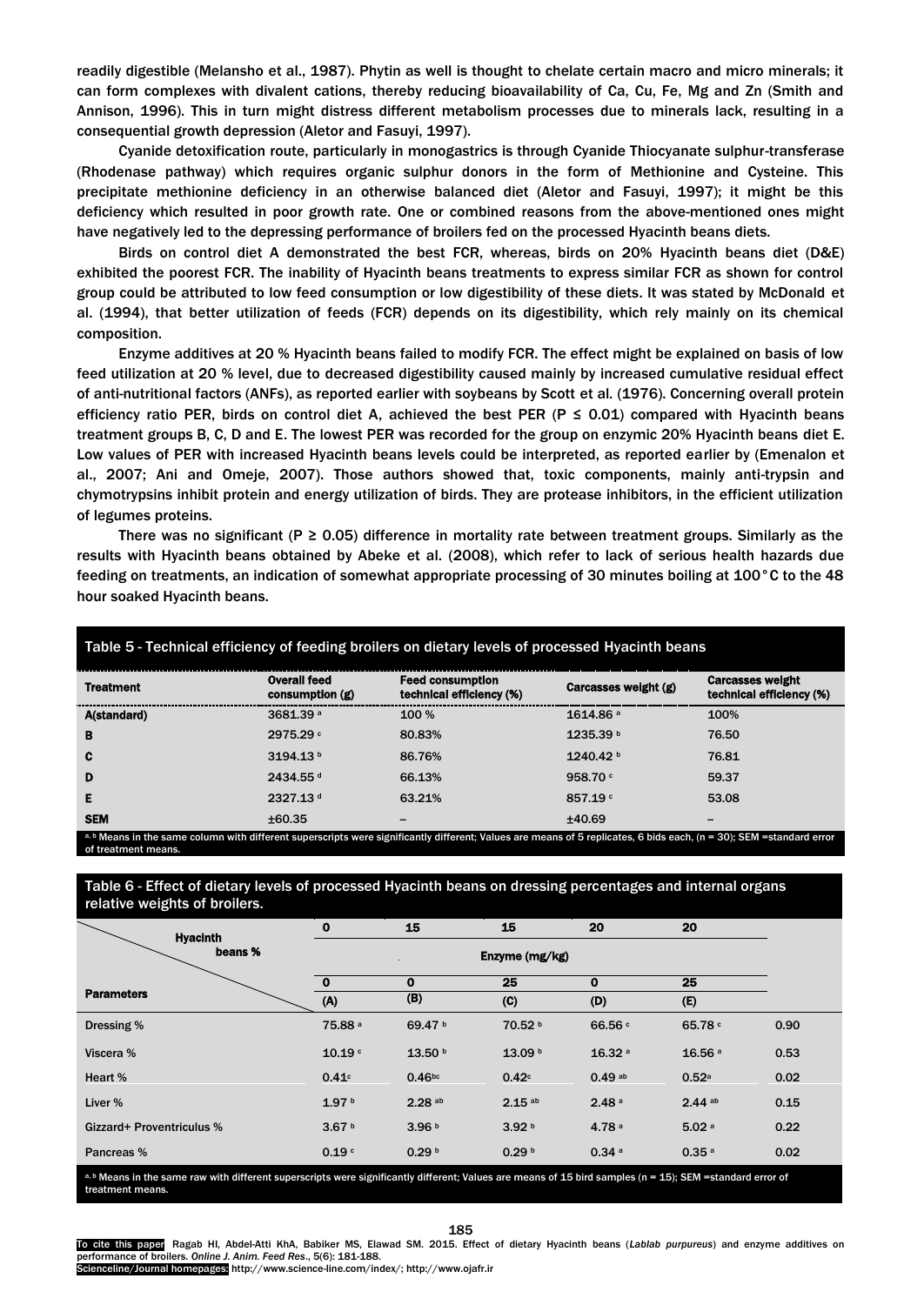Table 7 - Effect of dietary levels of processed Hyacinth beans on dressing percentages and internal organs relative weights of broilers.

| Item                  |                                                                                                                                                               | <b>Dressing</b><br>(%) | <b>Viscera</b><br>(%) | Heart<br>(%)       | Liver<br>(%)      | Gizzard+<br><b>Proventriculus (%)</b> | <b>Pancreas</b><br>(%) |  |
|-----------------------|---------------------------------------------------------------------------------------------------------------------------------------------------------------|------------------------|-----------------------|--------------------|-------------------|---------------------------------------|------------------------|--|
| <b>Hyacinth beans</b> |                                                                                                                                                               |                        |                       |                    |                   |                                       |                        |  |
|                       | 15%                                                                                                                                                           | 70.00a                 | 13.30 <sup>b</sup>    | 0.44 <sup>b</sup>  | 2.21 <sup>b</sup> | 3.94 <sup>b</sup>                     | 0.29 <sup>b</sup>      |  |
|                       | 20%                                                                                                                                                           | 66.17 <sup>b</sup>     | 16.44a                | 0.50 <sup>a</sup>  | 2.46a             | 4.90 <sup>a</sup>                     | 0.35 <sup>a</sup>      |  |
| <b>Enzyme</b>         |                                                                                                                                                               |                        |                       |                    |                   |                                       |                        |  |
|                       | No enzyme                                                                                                                                                     | 68.02                  | 14.91                 | 0.47               | 2.38              | 4.37                                  | 0.31                   |  |
|                       | <b>Enzyme</b>                                                                                                                                                 | 68.15                  | 14.83                 | 0.47               | 2.30              | 4.47                                  | 0.32                   |  |
|                       | <b>Pooled SEM</b>                                                                                                                                             | 0.45                   | 0.29                  | 0.01               | 0.09              | 0.12                                  | 0.01                   |  |
|                       | Source of variation                                                                                                                                           |                        |                       | <b>Probability</b> |                   |                                       |                        |  |
|                       | Hyacinth beans level                                                                                                                                          | 0.0001                 | 0.0001                | 0.0001             | 0.157             | 0.0001                                | 0.0001                 |  |
|                       | <b>Enzyme</b>                                                                                                                                                 | 0.883                  | 0.887                 | 0.903              | 0.605             | 0.665                                 | 0.749                  |  |
|                       | H. Beans* enzyme                                                                                                                                              | 0.309                  | 0.576                 | 0.083              | 0.803             | 0.559                                 | 0.714                  |  |
|                       | a, b Means in the same column with different superscripts were significantly different; Values are means of 15 birds samples (n = 15); SEM =standard error of |                        |                       |                    |                   |                                       |                        |  |

treatment means.

# Carcasses and non-carcasses components evaluation

Data for dressing percentage and internal visceral organs relatives' weights is illustrated in Tables 6 and 7. Treatment groups on control diet demonstrated the superiority ( $P \le 0.01$ ) for dressing percentages. Birds on 20% Hyacinth beans diets D&E showed lower (P  $\leq$  0.01) dressing compared to those on 15% diets B&C. As outlined in Table 5; carcasses of B, C, D and E groups when compared to control were lessened by 23.5%, 23.19%, 40.63% and 46.92% respectively.

The low dressing percentages of the Hyacinth beans groups is in parallel to their carcasses and live body weights. The high dressing for control group implies that. Hence, dietary Hyacinth beans were negatively affected the dressing percentage. Regarding viscera relative weights, birds on Hyacinth beans, chiefly 20% level, showed higher viscera relative weights compared to control groups. The same pattern of notable increase was applied as well to pancreas. Lower heart relative weight was noticed with control and both of 15% Hyacinth beans (B&C) groups, oppositely, birds on 20% Hyacinth beans exhibited the highest one. The same remark was witnessed before by Abeke (2008) when another cultivar of Hyacinth beans was fed to broilers.

Birds on all Hyacinth beans treatments showed non-significant (P ≥0.05) difference for lower liver relative weights. Birds on both of 20% Hyacinth beans displayed ( $P \le 0.05$ ) high relative weight for gizzard plus proventriculus. The high relative weights noticed with Hyacinth beans treatment groups for the internal organs as (pancreas, liver and gizzard plus proventriculus) confirm the interpretation of Omeje (1999) for an occurrence of somewhat hypertrophy and increased weights of internal organs. This was due to their increased activity in the production of proteolytic enzymes, to make-up for reduced availability of proteins and energy from Hyacinth beans, because of the presence of anti-nutritional factors. On the other hand, liver action in detoxifying the inherent toxins may lead to their enlargement. As shown in Table 7, Hyacinth beans level is the major factor ( $P \le 0.01$ ) which negatively affected internal organs relative weights. Yet no noteworthy effects were traced for enzyme additives or its interaction with Hyacinth beans level.

# **CONCLUSION**

The results obtained confirm the priority of the unconventional groundnut cakes as plant protein source when compared with the studied Hyacinth beans in this work. A search for alternative processing methods or for cultivars of Hyacinth beans fewer in anti-nutrients and better in nutrients profile may contribute to reduce the dependence on the conventional groundnut cake.

# **REFERNCES**

- AOAC (1990). Association of Official Analytical Chemists. Official methods of analysis, 15th Edn.,Washington, DC.
- Abeke FO, Ogundipe SO, Sekoni AA, Dafwang II, Adeyinka IA, Oni OO and Abeke A (2008). Effect of Dietary Levels of Cooked *Lablab purpureus* Beans on the Performance of Broiler Chickens. American Journal of Food Technology, 3 (1): 42- 49.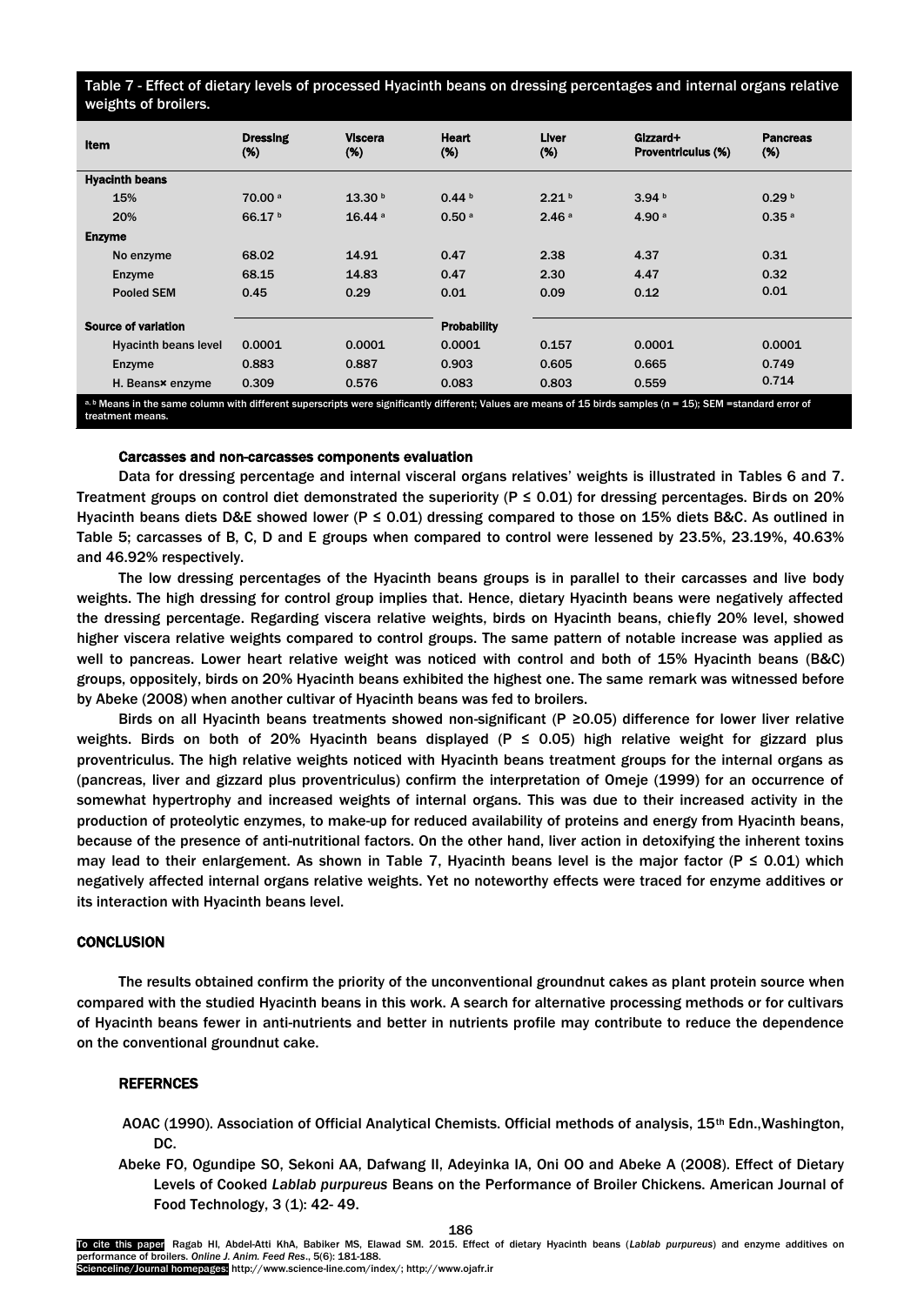- Akanji AM (2002). Enhancing the utilisation of some tropical legume seeds in diets of exotic meat type and egg type chickens, Ph.D. Thesis University of Ibadan, Nigeria.
- Akinmutimi AH and Okwu ND (2006). Effect of Quantitative Substitution of Cooked *Mucuna utilis* Seed Meal for Soybean Meal in Broiler Finisher Diet. International Journal of Poultry Science, 5: 477- 481.
- Aletor VA and Fasuyi AO (1997). Nutrient composition and processing effects on cassava leaf (*Manihot* esculenta, cranzt) anti-nutrients. Proceedings of 2<sup>nd</sup> annual conference of Animal Science Association of Nigeria. September, 16-17.
- Ani AO and Adiegwu LI (2005). The Feeding Value of Velvet beans (*Mucuna pruriens*) to weaker rabbits. Proceeding of 30<sup>th</sup> Annual Conf. of Nig Soc. of Anim. Prod. (NSAP) 20<sup>th</sup>-24<sup>th</sup> March at University of Nigeria Nnsukka, Nigeria, pp: 186-189.
- Ani AO and Omeje OD (2007). Effect of supplementation with enzyme on growth performance of broiler chicks fed diets containing raw bambara nut (*Voandzeia subterranean* L.) waste. Proceeding of the 32nd Annual conference of the Nigerian Society of Animal Production (NSAP) Held at the University of Calabar, Nigeria from 18th-21st March, pp: 278-281.
- Beric Z, Cerny T, Posavac J and Janjecic Z (1997). Grain legumes in feeding monogastric livestock. Krmiva, 39: 181-190.
- Brenes A, Marquardt RR, Guenter W and Rotter BA (1993a). Effect of enzyme supplementation on the nutritional value of raw, autoclaved, and dehulled lupins (*Lupinus albus*) in chicken diets. Poultry Science, 72: 228 -229.
- Brenes A, Marquardt RR, Guenter W and Viveros A (2002). Effect of enzyme addition on the performance and gastrointestinal size of chicks fed whole dehulled lupins and lupin hulls diets. Poult. Sci, 81:670–678.
- Choct M (1997). Non-starch polysaccharides: chemical structures and nutritional significance. Feed Milling International, 191: 13– 19.
- Choct M, Hughes RJ, Wang J, Bedford MR, Morgan AJ and Annison G (1996). Increased small intestinal fermentation is partly responsible for the anti-nutritive activity of non-starch polysaccharides in chickens. British Poultry Science, 37: 609-621.
- Dousa BM, Khadiga AA and Elawad SM (2011). Inclusion of Some Raw Legume Grains as Broiler Chicks Concentrates. International Journal of Poultry Science, 10 (5): 393-396.
- Duncan DB (1955). Multiple ranges and multiple F-tests. Biometrics 11: 1-42.
- Emenalon OO, Chima MC, Etuk EB and Esonu BO (2007). Comparative evaluation of processed velvet bean (*Mucuna pruriens*), Soyabean and groundnut meals on the performance and internal organ characteristics of broilers. Proc. 32<sup>nd</sup> Ann. Conf. Nig. Soc. Anim. Prod. (NSAP) Held at the University of Calabar, Nigeria from 18th-21st March, Pp: 220-222.
- Emenalom OO (2004). Comparative performance of broiler chicks fed diet containing differently processed *Mucuna puriens* seed meals. Nig. J. Anim. Prod, 31: 12-16.
- Hew LI, Ravindran V, Mollah Y, Gill RJ and Bryden WL (1995). Enzyme supplementation improves ileal amino acid digestibility values of wheat for broilers. Proceedings of the Australian Poultry Science Symposium, 7: 189.
- Huisman J (1995). Aspects of antinutritional factors (ANFs) in relation to nutrition and pollution. Poult. Adv, 28: 57- 66.
- Kperegbeyi JI and Onwumere OS (2007). Effects of raw and toasted bambara groundnut (*Vicia subterranean (L.) verdcourt*) on performance of growing cockerels. Proc. 32nd Ann. Conf. Nig. Soc. Anim. Prod. (NSAP) Held at the University of Calabar, Nigeria from 18<sup>th</sup>- 21<sup>st</sup> March, pp: 188-191.
- Kumar A, Dingle JG, Wiryawan K and Creswell DC (1997). Enzymes for improved nutritional value of layer diets. In: Queensland Poult. Sci. Symp, 6: 1-12. Gatton, the University of Queensland.
- MacDonald P, Edwards RA and Greenhalgh JFD (1994). Animal Nutrition. 5th Edn. Longman. Singapore.
- Melansho H, Butler LG and Carlson DM (1987). Dietary tannins and salivary proline- rich proteins: interacting induction and defense- Mechanisms. Ann. Rev. Nutr, 7: 423-440.
- (NRC) National Research Council (1994). Nutrient requirements of poultry, 9<sup>th</sup> rev. ed. National Academy Press, Washington, DC.
- Naumann C, Bassler R, Seibold R and Barth C (2004). Methodenbuch Band iii, Die chemische Untersuchung von Futtermitteln. 4<sup>th</sup> ed. Darmstadt: VDLUFA-Verlag.
- Naveed A, Camovic TA and Bedford MR (1999). The influence of carbohydrase and protease supplementation on amino acid digestibility of lupin- based diets for broiler chicks. Proc. Austr. Poult. Sci. Symp, 11: 93– 96.
- Omeje SI (1999). Issues in Animal Science. Raykennedy Scientific Pub. Enugu, Nigeria.